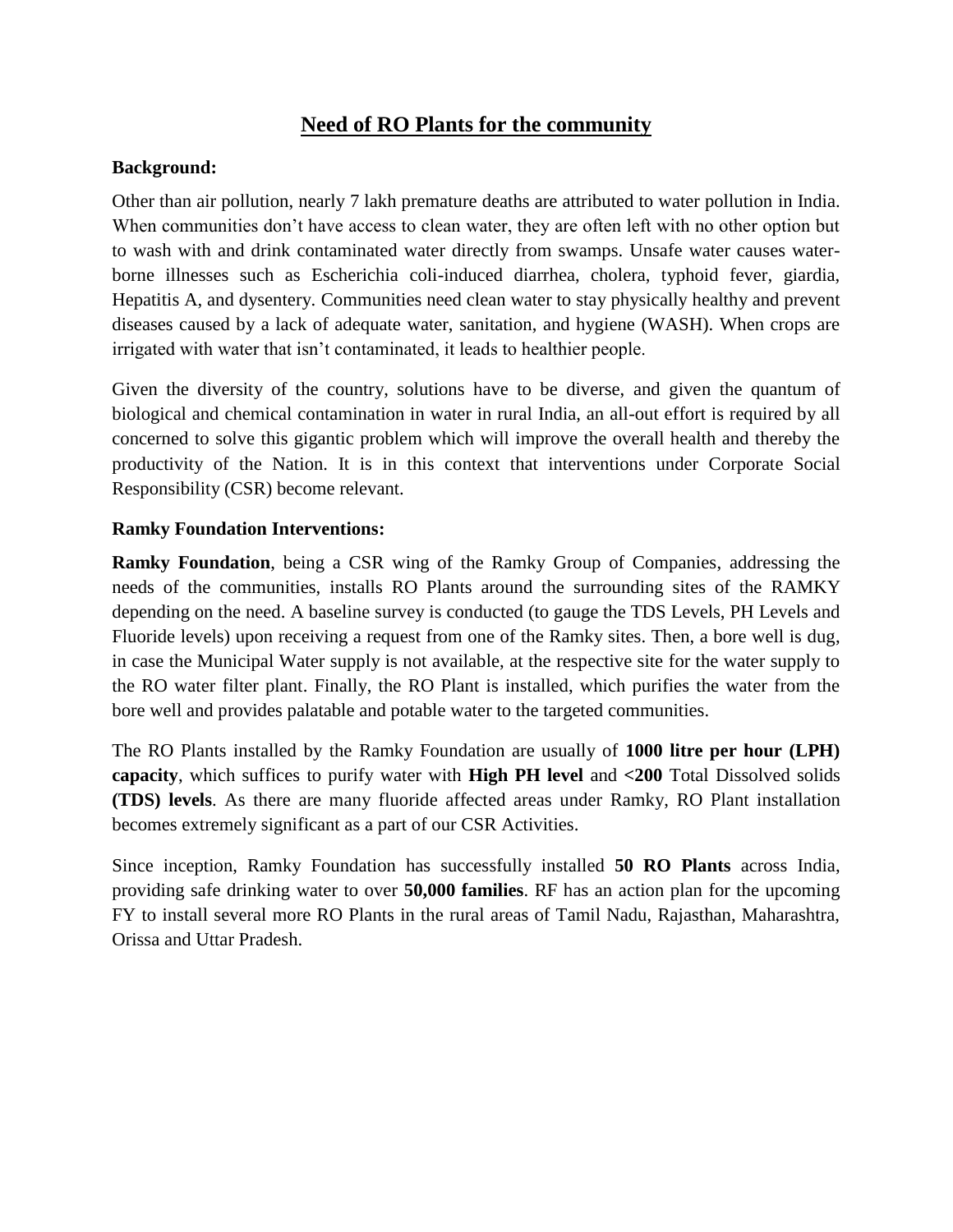**Photo Gallery from the inauguration events of the RO Plants:**

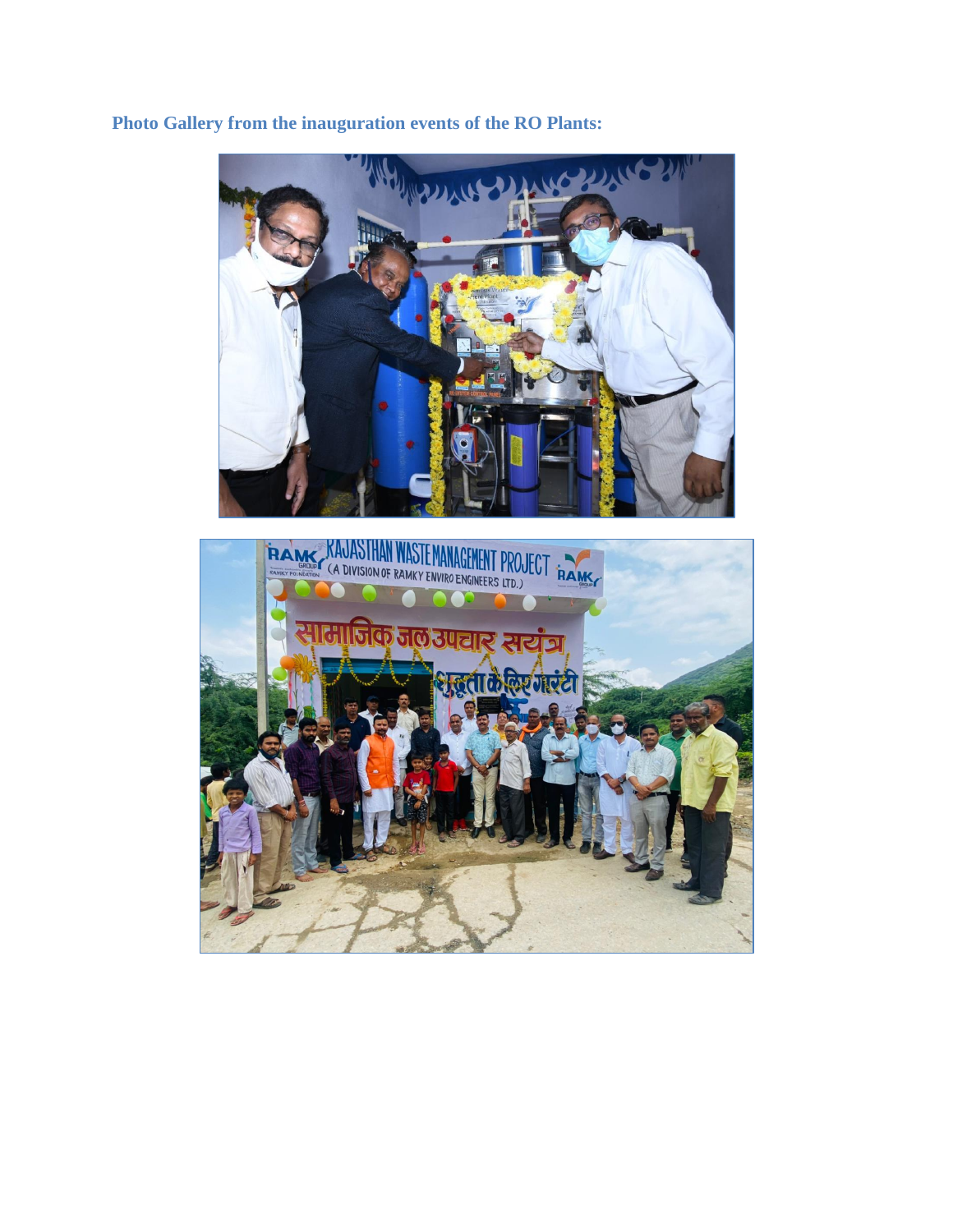